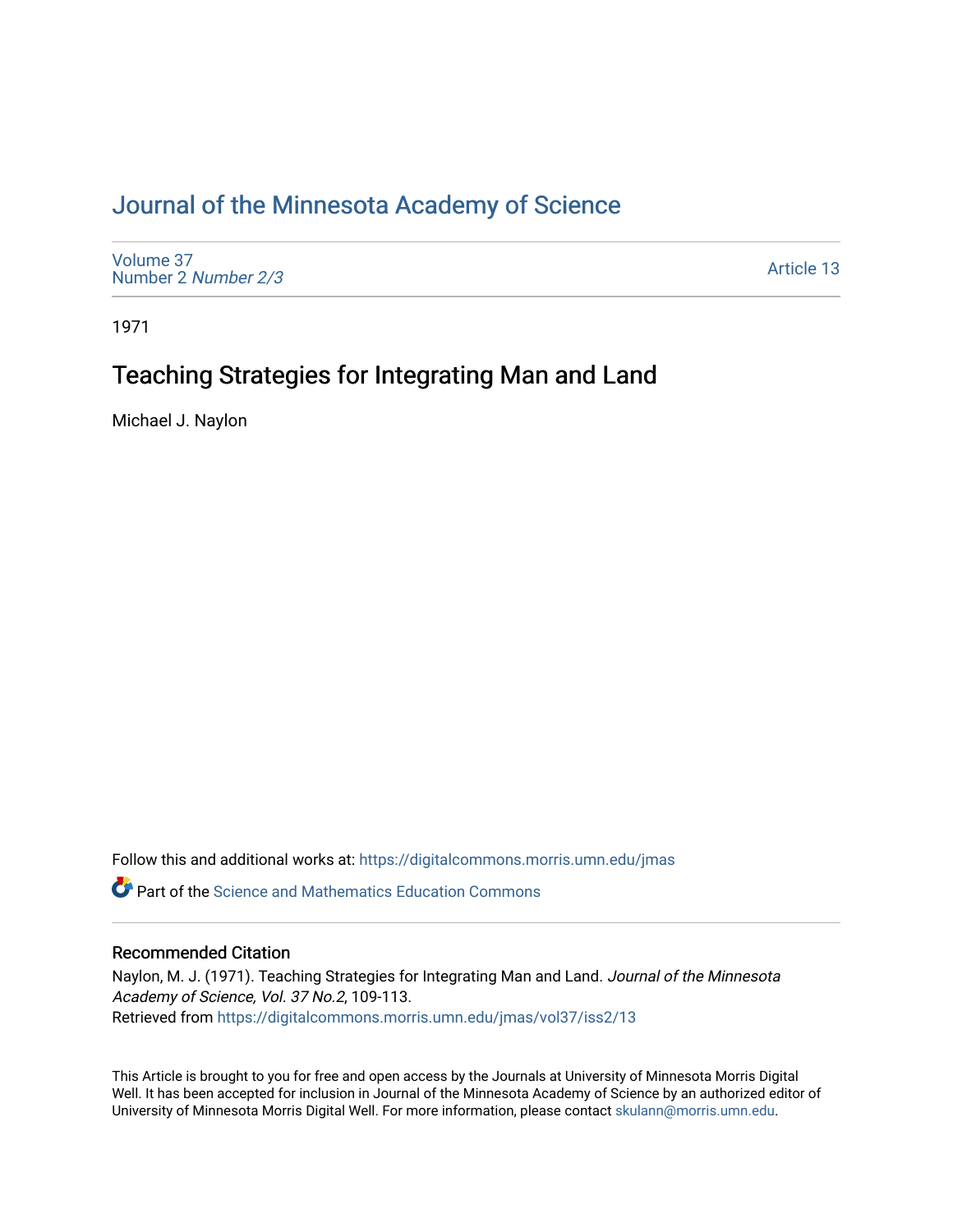# *Teaching strategies for integrating man and land*

#### MICHAEL J. NAYLON\*

It has been said that learners and workers in our nation's capital spin 100 miles and travel 1,000 linear miles in space per minute. This may not measurably affect school grades or job performance, but it is a fact of their existence in a non-simultaneous universe of change and energy events. It is this reality, perhaps, that is the ultimate basis for current social concern about the mechanics, quality, and economics of problems presently encountered in the social and physical environments.

It is increasingly evident that Man must shortly attach more realistic values to differing educational alternatives as well as to those relating to environmental management. An informed populace will have to make decisions, explore, and validate the above on matters of public and individual concern. A balance must be struck between the dynamic forces and demands of urban techniques, economic needs, and the equally compelling imperatives of managing the natural environment on a self-sustaining, self-renewing basis. In like fashion, educational endeavors must admit to the fact that individuals make these decisions through the combined biases of personal need, persuasion, and the general state of economic well-being.

Too few of us have sufficient background to deal with questions of ecologic nature. This is a function of compartmentalized, departmentalized education and unrealistically specialized skill training. These forms of educational specialization preclude comprehensive thinking. There is need for the formulation of a core of knowledge and learning directed toward the mobilization and coordination of relevant technical means to satisfy social need.

Learning environments can no longer be considered to be entities called "schools" or "jobs." Learning encompasses an individual's entire environment. Learners are limited only by their lack of physical ability to study one point or another within it. The need, therefore, is for an expansion of the concept of "school" or "learning" to include one's real, immediate surroundings and to provide for a continuum of relevant experiences that admits of social man, his needs, economic relationships, and interaction in the social and physical environments. The **Min**nesota Environmental Science Foundation suggests that this would be best realized through an inquiry-oriented problems approach to knowledge that cuts across the artificial boundaries of disciplines established to satisfy an administrative bent.

#### **Adjunct Learning Environments**

Simplistically stated, plants and animals live together in basic units known as "communities." These biologic

\* MICHAEL J. NAYL0N is a staff associate at the Minnesota Environmental Sciences Foundation, Inc., 5400 Glenwood Avenue, Golden Valley, Minnesota, 55422.

*Journal of, Volume Thirty-seven, Nos. 2 and 3, 1971* 

systems, however, are not closed, self-contained entities. They are subsystems of a grander scheme. Even Spaceship Earth does not constitute a closed system; it draws its life-supporting energy from the sun. It also can be said that our solar system is not truly closed. It is relative to and influenced by other celestial units.

The community concept has great potential as an organizer for realistic and practical programs of environmental education. Communities can be arbitrarily defined as aggregations of living things, living together and interacting with matter and energy that make up the physical environment of that unit known as an eco-system. Natural populations exist in these communities for the appropriate reason that their basic biologic needs are satisfied in one form or another and are complementary to the physical environment of the area. Ecologists call this "fitness."

In like fashion, human populations can exist in their habitat, the city, for similar reasons. People's real (biologic) and invented (cultural) needs are satisfied by a number of interactions that occur between an area's coinhabitants. (Fig. 1). Communities can serve as "everywhere/ everything" laboratories that provide educational experiences directly related to the experiential reality of the learner. Programs of this type have three inherent components: the physical environment, the community "habitat," and social man living in and interacting with his physical world.

Inquiry-oriented comparative studies of cultural and naturalistic phenomena can be used to provide learners with an operational insight that cannot be provided by textbook course work. Several examples follow:

- A. RESOURCE EXPLOITATION. Resources such as air or minerals exist not necessarily because of some intrinsic value in them but rather because of their relative value to life forms that can utilize the resources in one fashion or another. Operationally speaking then, a resource becomes a resource when its utilitarian aspects can be exploited by living things. On a fundamental level, the discovery and exploitation of a resource may involve the random occurrence of a chromosomal operon that permits a microbe to utilize a new carbon source. On the more complex social level, the exploitation of a resource may be as far-reaching in its impact as the discovery of iron in northern Minnesota and subsequent open-pit mining operations that change the landscape drastically.
- B. INTERACTION AND NEEDS. Although space and nutrient resources are exploited by all life forms, the "exploitation" is usually related directly to the gratification of biologic needs. People and their invented cultural systems cause some complications. Needs are no longer holistically biologic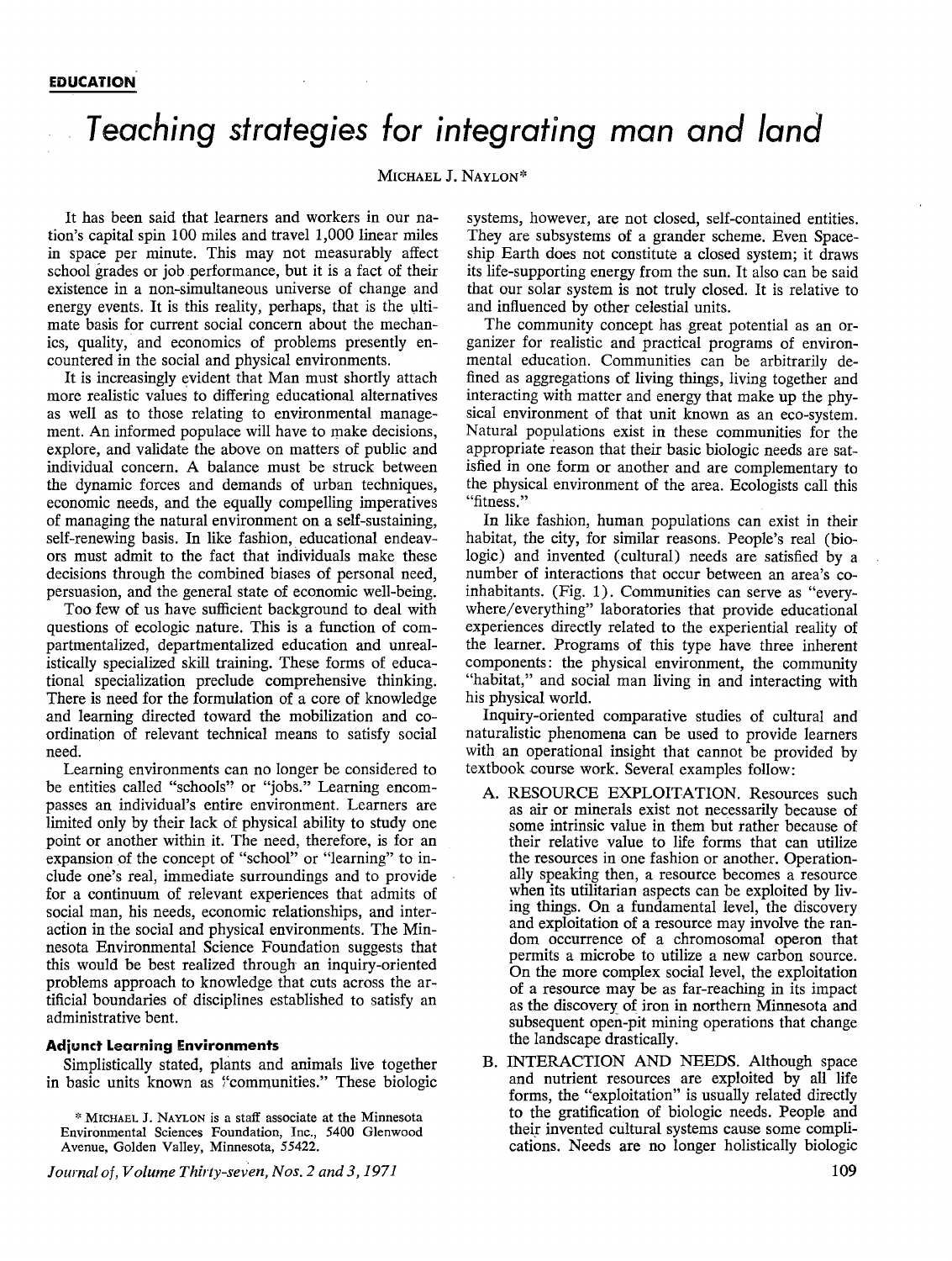in their nature. Social specialization and trade systems as alternative means of satisfying basic biologic needs further complicate any consideration of resource utilization. Particularly in America, it appears that the driving force in the social environment is that of the dollar, whereas in the physical environment, the system is primarily driven by energy initially provided by the sun.

However idealistically stated, real social values are graphically expressed by actual resource utilization. Man's present environmental dilemma relates directly to socio-ecologic compromise made in the interest of quick returns and short-sighted planning. All evidence suggests that Man and land have not been successfully integrated.

C. INVENTED VALUES AND EVIDENCE. It appears that the only constants in any community, social or naturalistic, are "interaction" and "change." Value systems are particularly difficult to deal with in educational situations. They are not constant entities and tend to have a "quicksilver" quality. A continuum of behavioral and attitudinal permutations exists that is a relative function of individual, cultural, and societal subsystem values.

A functioning, inhabited community, supporting people and their economy, has an impact on interrelationships in the physical environment. An example of this might be the transition from open pasture to paved parking lot. It is readily apparent in this instance that certain environmental relations having to do with water run-off and the types of plant and animal species that could be supported by the plot have been altered. The cumulative impact of community-induced changes in environmental relations also has an impact upon people, their needs, economy, and their stated value systems. Smog-laden thermal inversions do much to exemplify this point.

#### **A Suggested Method**

In order to provide the learner with real, but *quantifiable* educational experiences within the community, one might initially focus upon "land use" rather than stated values. The way man uses land for residential, commercial, or industrial purposes says much about the way he relates to the stated value system. Sometimes they are in close agreement. In other instances there is a great deal of difference between what is said and what is actually done. Land use is real. It is concrete and it exists. It is quantifiable in the sense that the learner can see and measure it. It endures for periods of time much longer than apparent values and systems of values within a culture.

The various ways in which man uses land to form his habitat can be identified as rather straight-forward components in almost all communities. Their size and positional relationship are plastic entities and shift with the needs of Man and according to the mandates of the physical environment. This mosaic of land-use units can be used as a guide in the learner's search for evidence of interaction between Man and land.

Recently, work done by Ian McHarg and his associates pointed the way toward a promising technique for establishing compatibility values for land use. It is a simplified method of using intersects to compare arbitrary categories of land use. We in Minnesota have modified the method slightly by assigning an arbitrary four-point index for compatibility. This allows us to use small numbers to compare the relative appropriateness of adjoining land uses and to derive an "environmental compatibility score" for the way a community is laid out.

In no way do we suggest that this method is infallible. One might even challenge the suitability of assigned com-



*The Minnesota Academy of Science*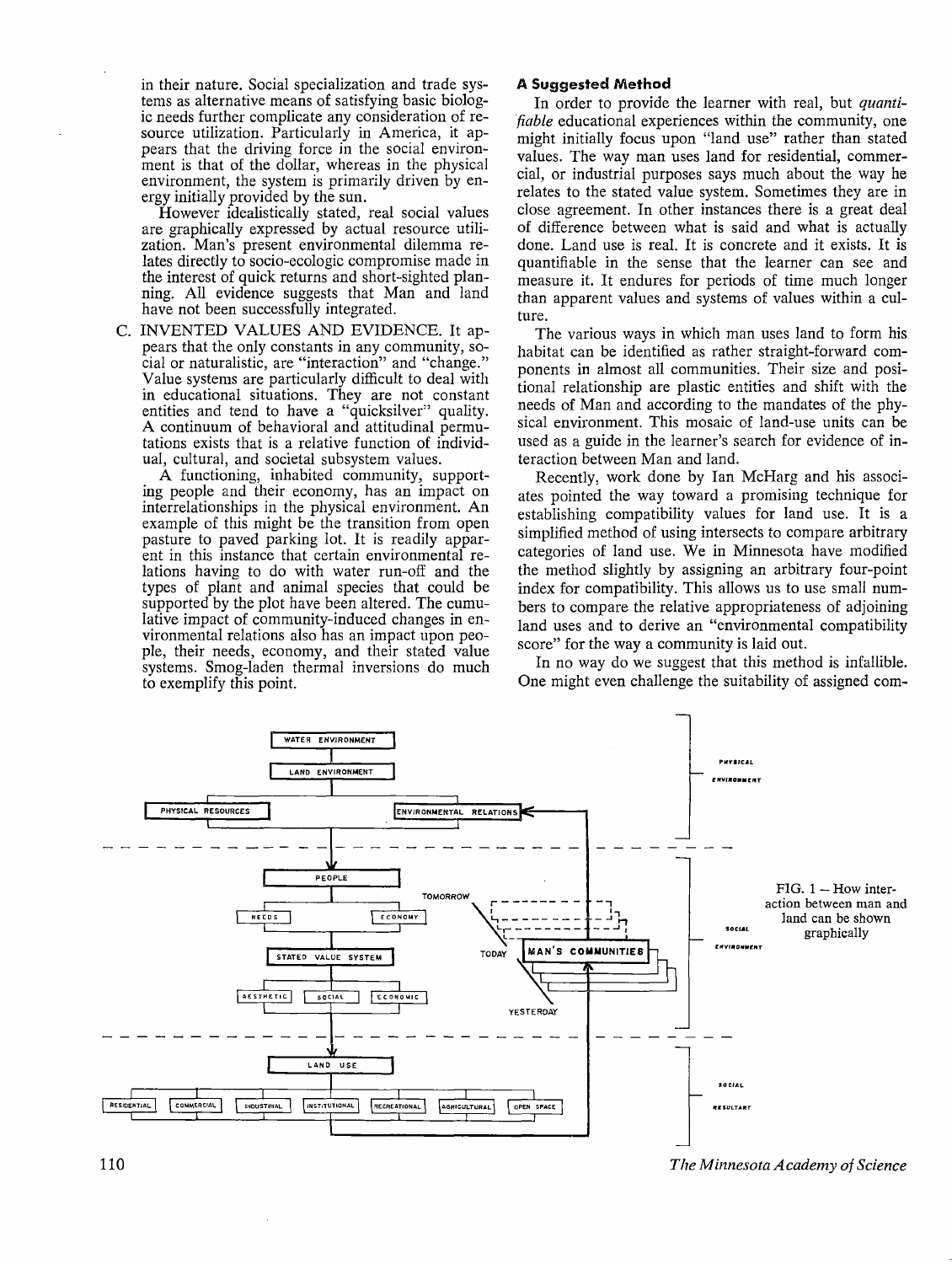

FIG.  $2 - A$  chart method of establishing compatibility values for land use.

patibility values, but this seems irrelevant. The real worth of the technique is that it gives the user a focal point for group discussion. It is a convenient way to initiate a study of one's own community (Fig. 2). The McHarg technique for examining the effect of natural determinants on land use has been similarly modified  $(Fig. 3)$ . It forms the useful beginnings of an "anticipation/confirmation" model. It promotes lively discussions in workshops and classroom presentations.

#### **Socio-ecoiogic Needs and Costs**

Mark Terry emphasizes the fact that our "spaceship" is a sphere, hence finite in the area upon which Man can live. Our exploitable resources also are finite. This suggests that environmental education programs also· must expose participants to the problem-solving aspects of satisfying social and biologic needs. When society turns to the physical environment to exploit a resource, it must recognize the fact that there are alternative solutions to any given problem. The implementation of a particular

Journal of, Volume Thirty-seven, Nos. 2 and 3, 1971

solution must be preceded by an analysis of what it costs the public as opposed to what the benefits and savings might be to both people and the physical environment.

Essential components in this type of consideration might well be (i) those items to which we can affix a dollar sign and relate directly to our stated value system, and (ii) those non-price aesthetic and social value components of our stated value system. Having weighed alternative solutions to these kinds of problems, it should be possible to rank order a number of alternatives from least social cost to the greatest social cost.

Also to be recognized in the social environment is the fact that identification of a solution to a problem is not always the end of the situation. It must also be subjected to that process of social decision-making which is relegated to the arena of community, state, and national politics. In any event, the action taken is always some form of social compromise, not necessarily embracing the least or the most expensive in terms of social or ecologic cost,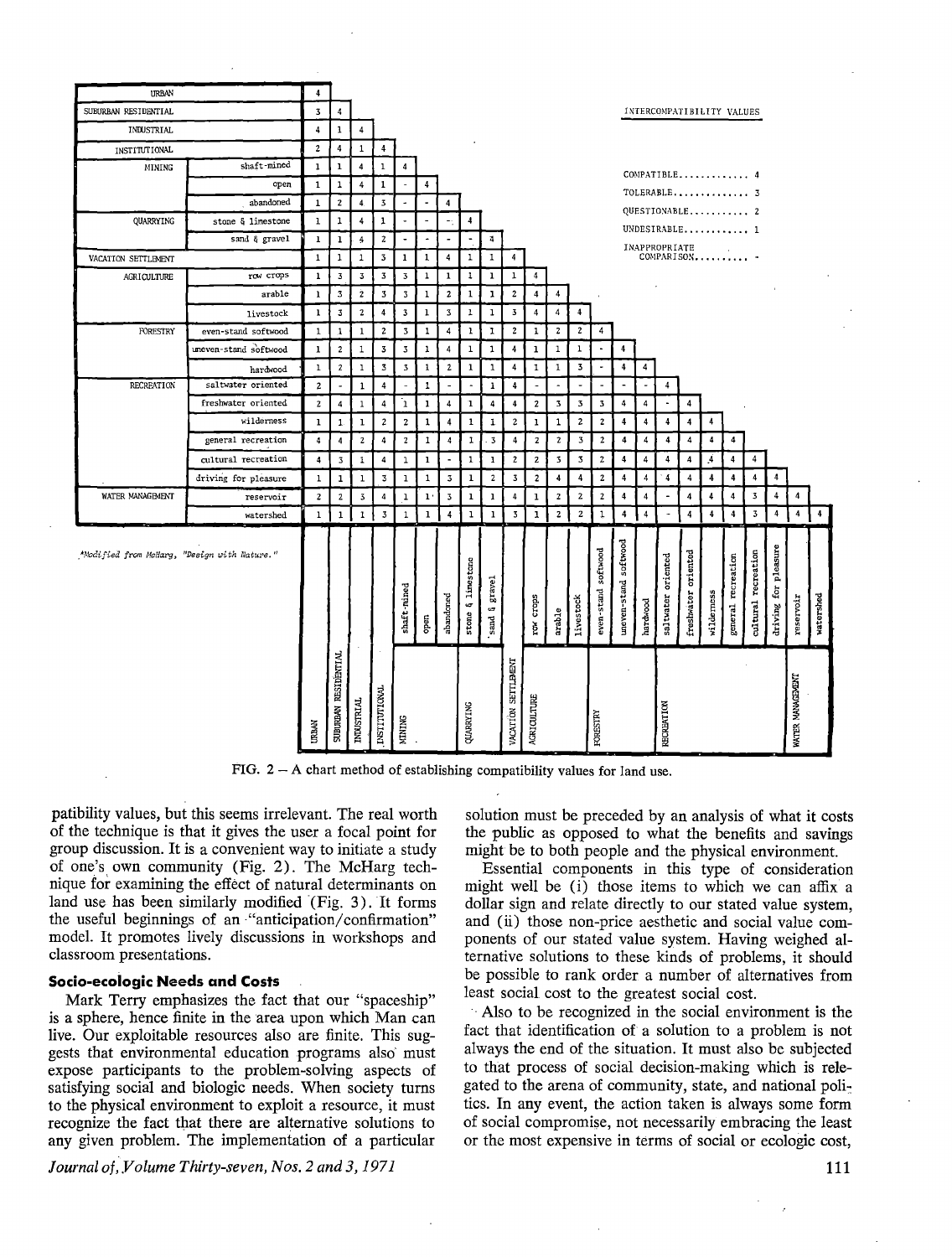|                                                                                                  |                       |                          |                                                                                                                                                                                                                                                                                                                                                                                                                         |                                                                                                                                                                                                                                                                                                                                                                                                                         |                          | VEHICULAR ACCESSIBILITY |                          |                              |                              |                              | AREAS<br>RECHARGE | DEPENDABILITY    |                       |                         |                     |                |                         |                                                       |                                            |                         |
|--------------------------------------------------------------------------------------------------|-----------------------|--------------------------|-------------------------------------------------------------------------------------------------------------------------------------------------------------------------------------------------------------------------------------------------------------------------------------------------------------------------------------------------------------------------------------------------------------------------|-------------------------------------------------------------------------------------------------------------------------------------------------------------------------------------------------------------------------------------------------------------------------------------------------------------------------------------------------------------------------------------------------------------------------|--------------------------|-------------------------|--------------------------|------------------------------|------------------------------|------------------------------|-------------------|------------------|-----------------------|-------------------------|---------------------|----------------|-------------------------|-------------------------------------------------------|--------------------------------------------|-------------------------|
| INTERCOMPATIBILITY VALUES                                                                        |                       | SLOPE                    |                                                                                                                                                                                                                                                                                                                                                                                                                         |                                                                                                                                                                                                                                                                                                                                                                                                                         |                          |                         | 3                        |                              |                              |                              | <b>AQUIFER</b>    | WATER SUPPLY     | <b>CLIMATE</b>        |                         |                     |                |                         |                                                       |                                            |                         |
| COMPATIBLE<br>4<br>TOLERABLE 3<br>QUESTIONABLE 2<br>UNDESIRABLE 1<br>INAPPROPRIATE<br>COMPARISON |                       | ឹ                        | ះ<br>$\mathbf{I}$<br>$\bullet$                                                                                                                                                                                                                                                                                                                                                                                          | 25%<br>$\mathbf{I}$<br>H                                                                                                                                                                                                                                                                                                                                                                                                | 25%<br>over              |                         | gravels                  | sands                        | $Io$ ams                     | silts                        |                   |                  | susceptibility<br>fog | extremes<br>temerative  |                     | AIR POLLUTION  | WATER POLLUTION         | SEDIMENTATION<br><b>STREAM</b>                        | <b>CONTROL</b><br>AND DROUGHT<br>$FLOOD$ . | SOIL EROSION            |
| <b>URBAN</b>                                                                                     |                       | 4                        | 3                                                                                                                                                                                                                                                                                                                                                                                                                       | 2                                                                                                                                                                                                                                                                                                                                                                                                                       | $\mathbf 1$              | 4                       | ÷,                       | $\blacksquare$               | ä,                           | $\blacksquare$               | ı                 | 4                | 3                     | 1                       |                     | ı              | ı                       | 1                                                     | $\mathbf{1}$                               | $\mathbf{1}$            |
| SUBURBAN RESIDENTIAL                                                                             |                       | 4                        | 4                                                                                                                                                                                                                                                                                                                                                                                                                       | 3                                                                                                                                                                                                                                                                                                                                                                                                                       | $\mathbf{2}$             | 3                       | Ē,                       | $\tilde{\phantom{a}}$        | L,                           | $\qquad \qquad \blacksquare$ | 2                 | 4                | 2                     | $\bf{z}$                |                     | 3              | 2                       | 1                                                     | $\mathbf{1}$                               | ı                       |
| INDUSTRIAL                                                                                       |                       | 4                        | $\mathbf{2}% =\mathbf{2}+\mathbf{2}+\mathbf{3}+\mathbf{5}+\mathbf{5}+\mathbf{5}+\mathbf{6}+\mathbf{6}+\mathbf{5}+\mathbf{5}+\mathbf{6}+\mathbf{6}+\mathbf{5}+\mathbf{6}+\mathbf{6}+\mathbf{5}+\mathbf{5}+\mathbf{6}+\mathbf{6}+\mathbf{6}+\mathbf{6}+\mathbf{5}+\mathbf{6}+\mathbf{6}+\mathbf{6}+\mathbf{6}+\mathbf{6}+\mathbf{6}+\mathbf{6}+\mathbf{6}+\mathbf{6}+\mathbf{6}+\mathbf{6}+\mathbf{6}+\mathbf{6}+\mathbf$ | $\mathbf 1$                                                                                                                                                                                                                                                                                                                                                                                                             | 1                        | 4                       | $\overline{\phantom{a}}$ | $\blacksquare$               | $\ddot{\phantom{1}}$         | $\overline{\phantom{a}}$     | 1                 | 4                | $\mathbf{2}$          | $\overline{\mathbf{z}}$ |                     | 1              | 1                       | 2                                                     | 1                                          | $\mathbf{z}$            |
| INSTITUTIONAL                                                                                    |                       | $\ddot{\bf{4}}$          | 4                                                                                                                                                                                                                                                                                                                                                                                                                       | 3                                                                                                                                                                                                                                                                                                                                                                                                                       | 2                        | 3                       | $\overline{\phantom{a}}$ | $\overline{\phantom{a}}$     | $\blacksquare$               | $\blacksquare$               | 3                 | 3                | 2                     | $\mathbf{z}$            |                     | 4              | 3                       | 3                                                     | 3                                          | 3                       |
| MINING                                                                                           | shaft-mined           | $\overline{\mathbf{z}}$  | $\overline{\mathbf{3}}$                                                                                                                                                                                                                                                                                                                                                                                                 | 4                                                                                                                                                                                                                                                                                                                                                                                                                       | $\overline{\mathbf{3}}$  | 4                       | $\blacksquare$           | $\blacksquare$               | $\overline{\phantom{m}}$     | $\overline{a}$               | ı                 | $\cdot$ 4        | 4                     | 4                       |                     | 4              | $\boldsymbol{2}$        | $\mathbf{z}$                                          | 4                                          | $\boldsymbol{2}$        |
|                                                                                                  | open                  | $\mathbf{z}$             | 4                                                                                                                                                                                                                                                                                                                                                                                                                       | $\boldsymbol{4}$                                                                                                                                                                                                                                                                                                                                                                                                        | 2                        | 4                       | ٠                        | $\tilde{\phantom{a}}$        | ۰                            | ٠                            | 1                 | 4                | 4                     | 4                       |                     | 4              | 1                       | 1                                                     | 3                                          | $\mathbf{1}$            |
|                                                                                                  | abandoned             | 4                        | 4                                                                                                                                                                                                                                                                                                                                                                                                                       | 3                                                                                                                                                                                                                                                                                                                                                                                                                       | $\mathbf{1}$             | $\mathbf{1}$            | ٠                        | $\overline{\phantom{a}}$     | ۰                            | $\overline{\phantom{a}}$     | ı                 | ı                | 4                     | 4                       |                     | 4              | 3.                      | 3                                                     | 3                                          | $\mathbf{2}$            |
| <b>QUARRYING</b><br>۰,                                                                           | stone & limestone     | $\mathbf{2}$             | 4                                                                                                                                                                                                                                                                                                                                                                                                                       | $\overline{4}$                                                                                                                                                                                                                                                                                                                                                                                                          | $\mathbf{1}$             | 4                       | $\overline{\phantom{a}}$ | $\overline{\phantom{0}}$     | $\ddot{\phantom{0}}$         | $\overline{a}$               | 4.                | 1                | 4                     | 4                       |                     | 4              | 4                       | 3                                                     | 3                                          | $\overline{\mathbf{3}}$ |
|                                                                                                  | sand & gravel         | 4                        | 4                                                                                                                                                                                                                                                                                                                                                                                                                       | $\mathbf{2}% =\mathbf{2}+\mathbf{2}+\mathbf{3}+\mathbf{5}+\mathbf{5}+\mathbf{5}+\mathbf{6}+\mathbf{6}+\mathbf{5}+\mathbf{5}+\mathbf{6}+\mathbf{6}+\mathbf{5}+\mathbf{6}+\mathbf{6}+\mathbf{5}+\mathbf{5}+\mathbf{6}+\mathbf{6}+\mathbf{6}+\mathbf{5}+\mathbf{6}+\mathbf{6}+\mathbf{6}+\mathbf{6}+\mathbf{6}+\mathbf{6}+\mathbf{6}+\mathbf{6}+\mathbf{6}+\mathbf{6}+\mathbf{6}+\mathbf{6}+\mathbf{6}+\mathbf{6}+\mathbf$ | 1                        | 4                       | 4                        | $\blacksquare$               | -                            | $\ddot{\phantom{0}}$         | 4                 | 3                | 4                     | 4                       |                     | ı              | 4                       | 3                                                     | 3                                          | $\overline{\mathbf{3}}$ |
| VACATION SEITLEMENT                                                                              |                       | 4                        | 4                                                                                                                                                                                                                                                                                                                                                                                                                       | 4                                                                                                                                                                                                                                                                                                                                                                                                                       | 3                        | 2                       | ۰                        | $\qquad \qquad \blacksquare$ | $\overline{ }$               | $\overline{\phantom{a}}$     | 3                 | $\boldsymbol{2}$ | 4                     | 3                       |                     | 3              | $\overline{\mathbf{3}}$ | 2                                                     | $\mathbf{2}$                               | $\mathbf 2$             |
| AGRICULTURE                                                                                      | row crops             | 4                        | 3                                                                                                                                                                                                                                                                                                                                                                                                                       | 1                                                                                                                                                                                                                                                                                                                                                                                                                       | ı                        | 4                       | 1                        | 4                            | 4                            | 4                            | 1                 | 4                | 4                     | 1                       |                     | 4              | $\mathbf 1$             | $\mathbf{1}$                                          | 3                                          | $\mathbf{1}$            |
|                                                                                                  | arable                | 4                        | 3                                                                                                                                                                                                                                                                                                                                                                                                                       | $\mathbf 2$                                                                                                                                                                                                                                                                                                                                                                                                             | 1                        | 4                       | 1                        | 3                            | 4                            | ${\bf 3}$                    | 3                 | 3                | 4                     | 3                       |                     | 4              | 3                       | 2                                                     | $\overline{\mathbf{c}}$                    | $\boldsymbol{2}$        |
|                                                                                                  | livestock             | $\ddot{\phantom{a}}$     | 4                                                                                                                                                                                                                                                                                                                                                                                                                       | 4                                                                                                                                                                                                                                                                                                                                                                                                                       | 3                        | 3                       | 2                        | 3                            | 4                            | 4                            | 4                 | $\mathbf{2}$     | 4                     | 3                       |                     | 4              | $\overline{\mathbf{3}}$ | 3                                                     | $\ensuremath{\mathbf{3}}$                  | $\mathbf 3$             |
| FORESTRY                                                                                         | even-stand softwood   | $\overline{4}$           | 4                                                                                                                                                                                                                                                                                                                                                                                                                       | $\overline{\mathbf{3}}$                                                                                                                                                                                                                                                                                                                                                                                                 | $\mathbf{z}$             | 3                       | 4                        | 4                            | 4                            | $\overline{4}$               | $\overline{4}$    | 1                | 4                     | 3                       |                     | 4              | 4                       | $\mathbf{2}% ^{2}+\mathbf{2}_{1}\times\mathbf{2}_{2}$ | $\overline{\mathbf{3}}$                    | $\mathbf 2$             |
|                                                                                                  | uneven-stand softwood | 4                        | 4                                                                                                                                                                                                                                                                                                                                                                                                                       | 4                                                                                                                                                                                                                                                                                                                                                                                                                       | 4                        | 2                       | 3                        | 4                            | 4                            | 4                            | 4                 | ı                | 4                     | 4                       |                     | 4              | 4                       | 4                                                     | 4                                          | 4                       |
|                                                                                                  | hardwood              | 4                        | 4                                                                                                                                                                                                                                                                                                                                                                                                                       | 4                                                                                                                                                                                                                                                                                                                                                                                                                       | 4                        | 2                       | 3                        | 3                            | 4                            | $\cdot$                      | 4                 | $\overline{4}$   | ı                     | 4                       |                     | 4              | $\ddot{4}$              | 4                                                     | 4                                          | $-4$                    |
| RECREATION                                                                                       | saltwater oriented    | $\blacksquare$           | $\overline{a}$                                                                                                                                                                                                                                                                                                                                                                                                          | $\sim$                                                                                                                                                                                                                                                                                                                                                                                                                  | ٠                        | 3                       | $\blacksquare$           | $\ddot{\phantom{a}}$         | $\overline{a}$               | $\overline{a}$               | ÷.                | $\ddot{4}$       | 4                     | 4                       |                     | 4              | 4                       | Ĭ.                                                    | $\overline{a}$                             | $\ddot{\phantom{1}}$    |
|                                                                                                  | freshwater oriented   | $\blacksquare$           | L,                                                                                                                                                                                                                                                                                                                                                                                                                      | $\overline{a}$                                                                                                                                                                                                                                                                                                                                                                                                          | $\overline{\phantom{a}}$ | 3                       | $\blacksquare$           | $\overline{a}$               | $\blacksquare$               | $\overline{a}$               | 4                 | $\ddot{4}$       | 4                     | $\overline{\mathbf{4}}$ |                     | $\overline{4}$ | $\overline{\mathbf{4}}$ | $\overline{a}$                                        | $\overline{a}$                             |                         |
|                                                                                                  | wilderness            | $\overline{\phantom{a}}$ |                                                                                                                                                                                                                                                                                                                                                                                                                         | $\overline{a}$                                                                                                                                                                                                                                                                                                                                                                                                          |                          | 1                       |                          | $\overline{\phantom{a}}$     |                              | Ä,                           | 4                 | 1                | 4                     | $\overline{\mathbf{4}}$ |                     | 4              | 4                       | 4                                                     | 4                                          | 4                       |
|                                                                                                  | general recreation    | $\overline{\phantom{a}}$ | $\ddot{\phantom{0}}$                                                                                                                                                                                                                                                                                                                                                                                                    | $\overline{a}$                                                                                                                                                                                                                                                                                                                                                                                                          | $\blacksquare$           | 3                       | $\blacksquare$           | $\ddot{\phantom{a}}$         | ۰                            | $\blacksquare$               | 4                 | 1                | 4                     | 4                       |                     | $\overline{4}$ | $\ddot{\bf{4}}$         | $\overline{4}$                                        | 4                                          | $\overline{\mathbf{4}}$ |
|                                                                                                  | cultural recreation   | $\overline{\phantom{a}}$ | $\blacksquare$                                                                                                                                                                                                                                                                                                                                                                                                          | $\blacksquare$                                                                                                                                                                                                                                                                                                                                                                                                          |                          | 4                       |                          | $\ddot{\phantom{0}}$         | $\blacksquare$               | $\overline{\phantom{a}}$     | 4                 | $\mathbf 2$      | 4                     | 4                       |                     | 4              | 4                       | $\overline{\mathbf{4}}$                               | 3                                          | 4                       |
|                                                                                                  | driving for pleasure  | ÷,                       |                                                                                                                                                                                                                                                                                                                                                                                                                         |                                                                                                                                                                                                                                                                                                                                                                                                                         |                          | $\overline{a}$          |                          | $\overline{a}$               | $\blacksquare$               | $\tilde{\phantom{a}}$        | $\ddot{4}$        | $\bf{1}$         | 4                     | 4                       |                     | 4              | 4                       | $\overline{\phantom{0}}$                              |                                            |                         |
| WATER MANAGEMENT                                                                                 | reservoir             | $\mathbf{1}$             | 1                                                                                                                                                                                                                                                                                                                                                                                                                       | 3                                                                                                                                                                                                                                                                                                                                                                                                                       | 4                        | ı                       | -                        | ÷                            | $\qquad \qquad \blacksquare$ | 1                            | 4                 | 4                | 4                     | 4                       |                     | 4              | 4                       | $\blacksquare$                                        | 4                                          |                         |
|                                                                                                  | vatershed             | ÷,                       | ÷                                                                                                                                                                                                                                                                                                                                                                                                                       |                                                                                                                                                                                                                                                                                                                                                                                                                         |                          | 1                       |                          | 4                            | 4                            | 4                            | 4                 |                  | 4                     | 4                       |                     | 4              | 4                       | 4                                                     | 4                                          | 4                       |
| LAND USE                                                                                         |                       |                          | NATURAL DETERMINANTS                                                                                                                                                                                                                                                                                                                                                                                                    |                                                                                                                                                                                                                                                                                                                                                                                                                         |                          |                         |                          |                              |                              |                              |                   |                  |                       |                         | <b>CONSEQUENCES</b> |                |                         |                                                       |                                            |                         |

\*Modified from McHarg, "Design with Nature."

FIG. 3 - Integrating land use and natural determinants.

but representing the choice of the decision-making group as influenced by those people who were most effective in making their point. These special interest groups might well be business people as well as conservationists (Fig. 4).

#### **Evaluating Community and Culture**

Communities are loosely organized units. They have many characteristics other than their individual and population components. Some communities are of sufficient size and completeness of organization that they are relatively independent of adjoining communities. Others are more or less dependent upon neighboring aggregations of man and his industries.

A definite functional unity exists within and between communities. Characteristic patterns of transportation and commerce exist that are functional manifestations of culture. The community "metabolism" of food, goods,